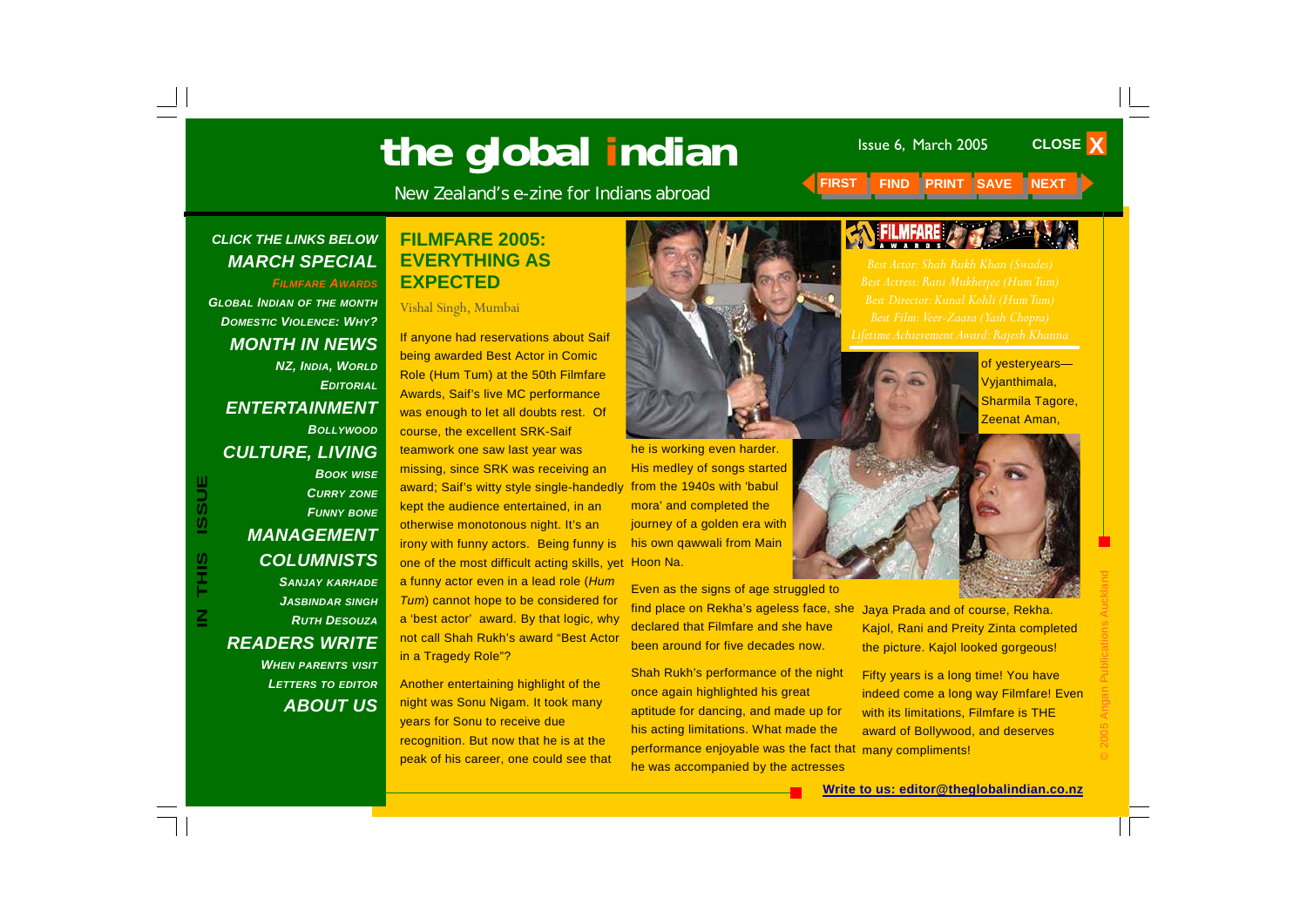# **ISSUE THE MONTH A RACK FIND PRINT SAVE NEXT CLOSE X**

#### <span id="page-1-0"></span>*CLICK THE LINKS BELOW [MARCH SPECIAL](#page-0-0)  FILMFARE AWARDSGLOBAL INDIAN OF THE MONTH [DOMESTIC VIOLENCE: WHY?](#page-3-0) [MONTH IN NEWS](#page-4-0)  NZ, INDIA, WORLD [EDITORIAL](#page-5-0)[ENTERTAINMENT](#page-6-0) BOLLYWOOD[CULTURE, LIVING](#page-7-0)  BOOK WISE [CURRY](#page-8-0) ZONE [FUNNY](#page-9-0) BONE [MANAGEMENT](#page-10-0)  [COLUMNISTS](#page-11-0)*

**IN THIS ISSUE**

S<br>HH

 $\overline{\underline{\mathbf{z}}}$ 

**ISSUE** 

*SANJAY KARHADE [JASBINDAR](#page-12-0) SINGH [RUTH DESOUZA](#page-13-0)[READERS WRITE](#page-14-0)  WHEN PARENTS VISIT [LETTERS](#page-15-0) TO EDITOR [ABOUT US](#page-16-0)*



#### *"Did you have the capital to start the business?*

*"I used my life savings of S\$12,000."* 

*So it was a risk you took.* 

*"I never thought my money was at risk."* 

#### *Wasn't there a tiny part of you that thought that what if it didn't work out?*

*"No. I did not give myself the option to fail."* 

Harish was responding to an interview following his selection for the Spirit of Enterprise Awards. The Spirit of Enterprise promotes and advances entrepreneurial spirit

in Singapore by honouring local selfreliant entrepreneurs. Harish Nim is an entrepreneur-NRI based in Singapore running a successful IT company – EMERIO Corp.

Harish's story is about attitude, desire and vision. Many people with successful careers have the talent to be entrepreneurs and run a profitable

#### **"I DIDN'T GIVE MYSELF THE OPTION TO FAIL" - HARISH NIM**

Sangeeta Anand

business. But only a few have the talent AND risk-taking ability to be an outstanding entrepreneur. "I think entrepreneurship is about taking risks, being focused! It's about building an enterprise and not just about making money," Harish says. For the IIT, IIM-educated Harish, a dream career awaited. He was equipped with the best qualifications in India and one of the best in the world. But after spending a decade in employment, he decided to go his own way. "I had this desire to be my own boss. I didn't want to take instructions and thought I could do better than them," Harish adds. With his life savings of S \$12,000, he started Emerio Corp in 1997. Today, he employs over 700 people (yes!) in seven countries with revenues in excess of \$ 36 million. *Continued...*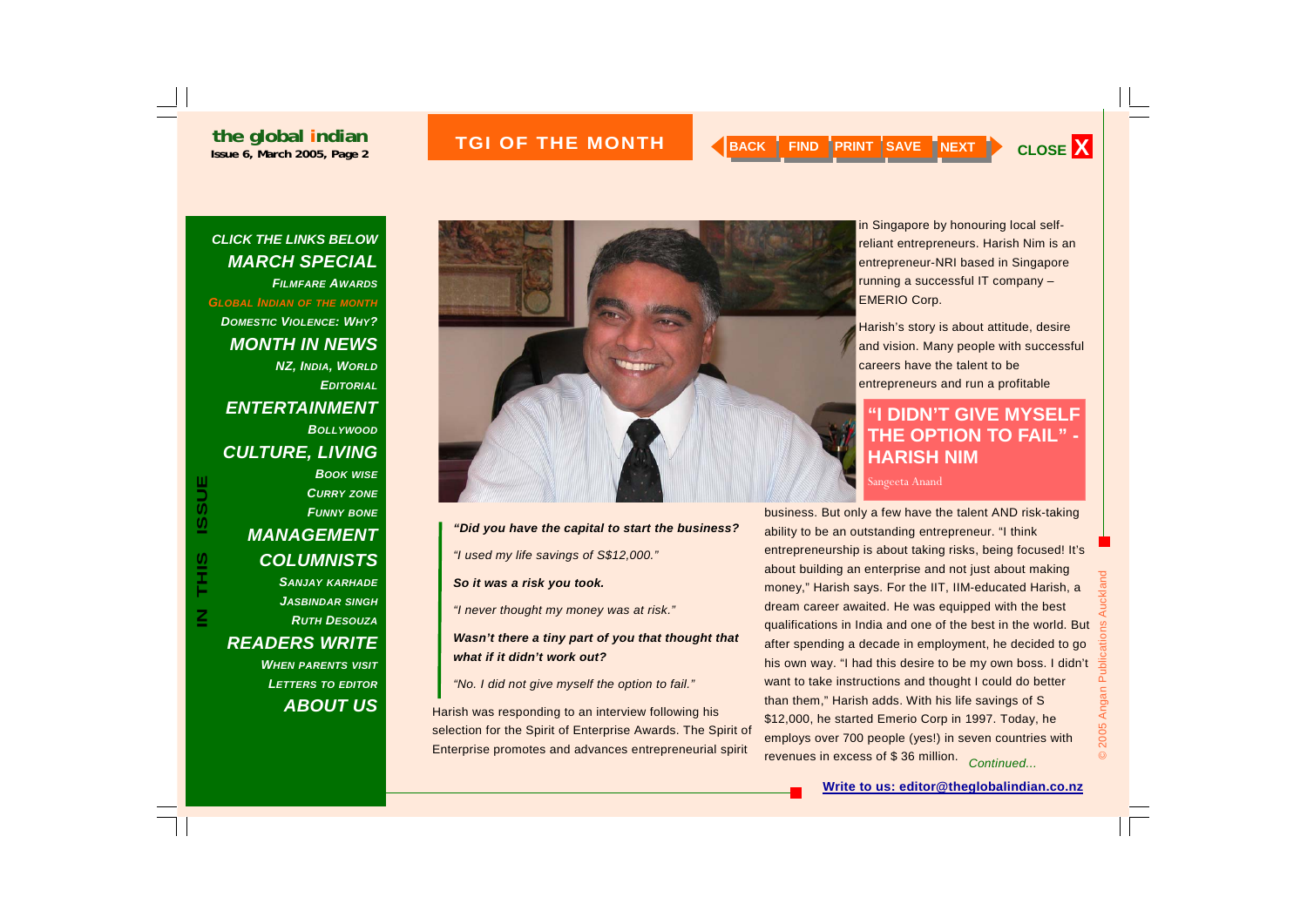**TGI OF THE MONTH** 

**MONTH** 

 $\overline{\underline{\mathbf{z}}}$ 

#### *FILMFARE AWARDS[GLOBAL INDIAN](#page-1-0) OF THE MONTH [DOMESTIC VIOLENCE: WHY?](#page-3-0) [MONTH IN NEWS](#page-4-0)  NZ, INDIA, WORLD [EDITORIAL](#page-5-0)[ENTERTAINMENT](#page-6-0) BOLLYWOOD[CULTURE, LIVING](#page-7-0)*

*[MARCH SPECIAL](#page-0-0)* 

*BOOK WISE [CURRY](#page-8-0) ZONE [FUNNY](#page-9-0) BONE [MANAGEMENT](#page-10-0)  [COLUMNISTS](#page-11-0)* 

*SANJAY KARHADE [JASBINDAR](#page-12-0) SINGH [RUTH DESOUZA](#page-13-0)[READERS WRITE](#page-14-0)  WHEN PARENTS VISIT [LETTERS](#page-15-0) TO EDITOR [ABOUT US](#page-16-0)*

#### *Continued... CLICK THE LINKS BELOW*

What makes Harish's venture special is the fact that he was in a foreign land, had a wife and two daughters to support, and he was investing everything he had – including the faith and fate of the family. "Family's support is very crucial not just in the beginning but at every stage of a venture. Firstly, they need to have faith in your abilities. Secondly, you are fighting a battle at work, and the last thing you want is another battle at home. Luckily, my wife and daughters had complete faith in me." Aditi and Avanti, his daughters, were only ten and eight years old then. Harish had the talent, qualifications and risktaking ability. But there was one more ingredient that made the difference – a burning desire. "I was really quite poor during my childhood and there was this subconscious desire not to remain poor when I grow up," Harish recalls. The fire was fuelled by self-confidence and right attitude. "We can choose who we are. I know I will get what I want, if I am willing to work for it."

After graduating from IIT and IIM, he joined PCL in 1988 as Industry Sales Manager. In a year's time, Harish was appointed Head of Corporate Planning and helped set up the then largest surface mount technology printed circuit board manufacturing facility in India. In 1993, he set up PCL's IT consulting unit in Singapore.

But between his career and his venture was his migration. As he was completing 10 years of his career, he faced a crucial question - where to next? "I took stock of my

situation and could extrapolate on where the rest of my career would take me and although it was fairly good going, I was far from satisfied. So I packed my bags and moved to Singapore."

Singapore was an unfamiliar land "When we first landed, my six year old daughter looked up at the moon and asked me whether the Singapore Moon was different from the New Delhi Moon. I looked up and saw that the Moon in Singapore was white whereas the Moon in New Delhi was yellow!"

When asked about his key success factors, modest Harish is hesitant to acknowledge his success. "First of all, I think I have a long way to go before I think I am successful. But in order to get where I am today, I guess I worked very hard and didn't take shortcuts."

Harish is actively involved in community work. He is a member of COMPASS at the Ministry of Education as well as a committee member of Family Matters! Singapore, an initiative of the Ministry of Community Development, Youth  $\frac{\pi}{2}$ and Sports. He is also a trustee of Samrakshan, an animal welfare organisation.

What's his advice to new migrants? "Work Hard. Respect the locals and their ways. Learn to adapt. Be openminded. Contribute to the local society. Be an ambassador  $\frac{6}{5}$ <br>of your nation. Respect yourself and others." of your nation. Respect yourself and others."

Would you like to nominate someone as The Global Indian of the month? Just click below, and tell us.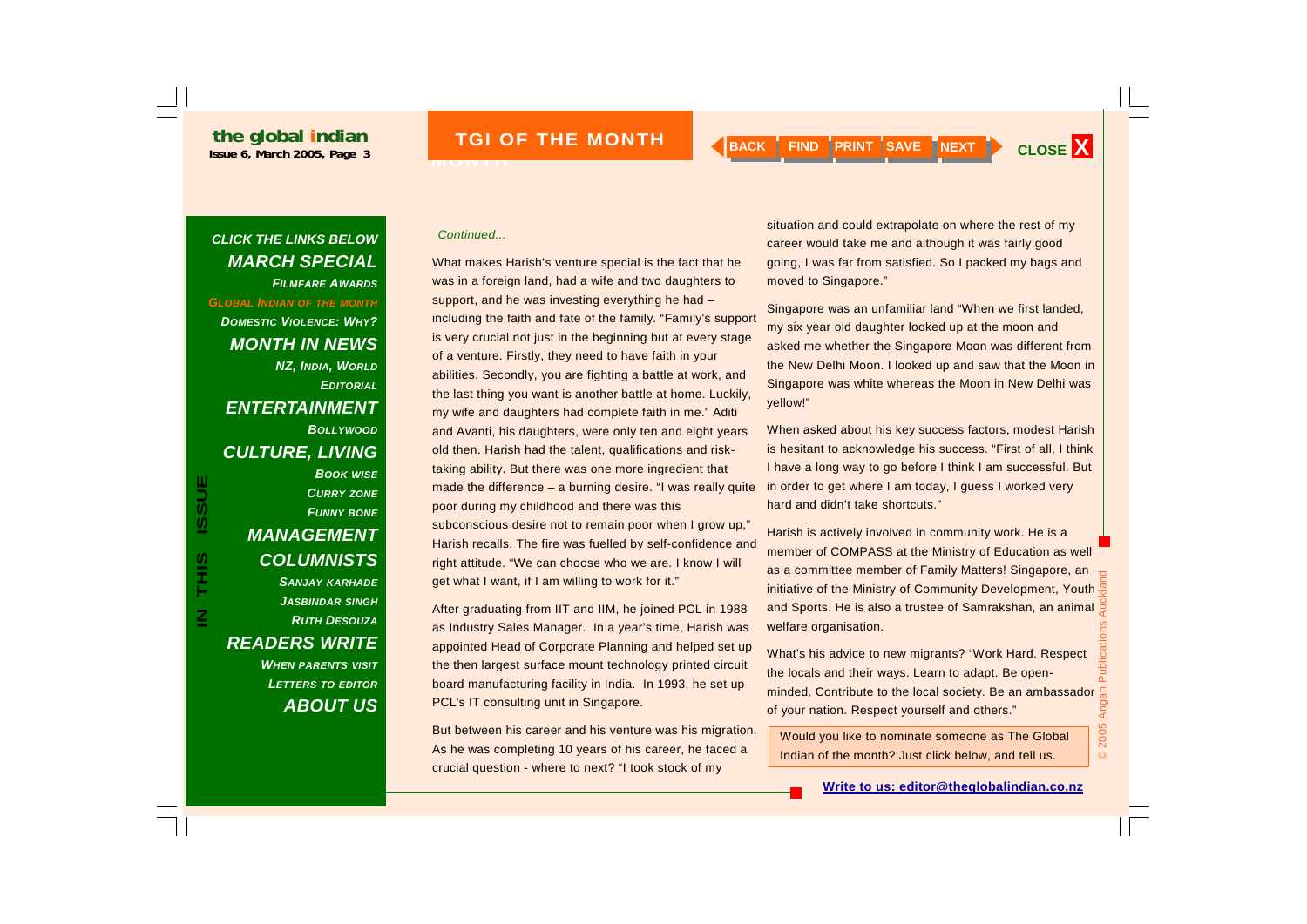#### <span id="page-3-0"></span>*CLICK THE LINKS BELOW [MARCH SPECIAL](#page-0-0)  FILMFARE AWARDS[GLOBAL INDIAN](#page-1-0) OF THE MONTH DOMESTIC VIOLENCE: WHY? [MONTH IN NEWS](#page-4-0)  NZ, INDIA, WORLD [EDITORIAL](#page-5-0)[ENTERTAINMENT](#page-6-0) BOLLYWOOD[CULTURE, LIVING](#page-7-0)  BOOK WISE* **ISSUE IN THIS ISSUE***[CURRY](#page-8-0) ZONE [FUNNY](#page-9-0) BONE [MANAGEMENT](#page-10-0)*  **SIHL** *[COLUMNISTS](#page-11-0)  SANJAY KARHADE [JASBINDAR](#page-12-0) SINGH*

*[RUTH DESOUZA](#page-13-0)*

*[READERS WRITE](#page-14-0)* 

 $\overline{\underline{\mathbf{z}}}$ 

*WHEN PARENTS VISIT [LETTERS](#page-15-0) TO EDITOR*

*[ABOUT US](#page-16-0)*

#### **ARE YOU IN AN ABUSIVE RELATIONSHIP?**

Suresh Pillai

Earlier this year, Chitralekha Rajamani lost her life in a domestic violence incident in Auckland. Domestic violence is an universal issue. Many police officers in South Africa, for example, consider charges of domestic violence as minor and have little sympathy for those involved, according to Antony Altbeker, a senior South African researcher.

#### **Does domestic violence include emotional abuse?**

Domestic violence is hard to define. "Since it is so difficult to define, women often doubt their own perceptions," says psychotherapist Terri Arnold. The partner takes advantage of the victim's vulnerability. Some symptoms of domestic violence, according to Terri:

**Isolation:** The man will strongly discourage contact with friends and family; **Limiting involvement with others:**  For e.g., He will deny the woman access to a car; **control of finances:** He will take her money, give her an allowance; **putting her down:** The man will call her names, ridicule her; **playing mind games:** He will deny the abuse ever happened, say 'she caused it'; **using the children:** He will threaten to take the children away from her; **anger and jealousy:** The man will get angry and jealous and accuse her of having affairs if she even speaks to another man.

# **DOMESTIC VIOLENCE QUIZ**

Does your partner:

- 1) Blame you for his or her mistakes?
- 2) Prevent you from seeing your family or friends?

3) Curse you, humiliate you, mock you?

4) Force you to have sex or force you to engage in sex that makes you feel uncomfortable?

5) Restrain, hit, punch, slap, bite or kick you?

6) Intimidate or threaten you?

7) Ever prevent you from leaving the house, getting a job, or continuing your education?

8) Destroy personal property?

9) Behave in an overprotective way or become extremely jealous?

10) Threaten to hurt you, your children, pets, family members, friends, or himself?

If you answered 'yes' to any of these questions, you may be in an abusive relationship. Seek help:

Domestic Violence Centre www.dvc.org.nz

Women's Refuge www.womensrefuge.org.nz

Relationship Services www.relate.org.nz

#### **Write to us: editor@theglobalindian.co.nz**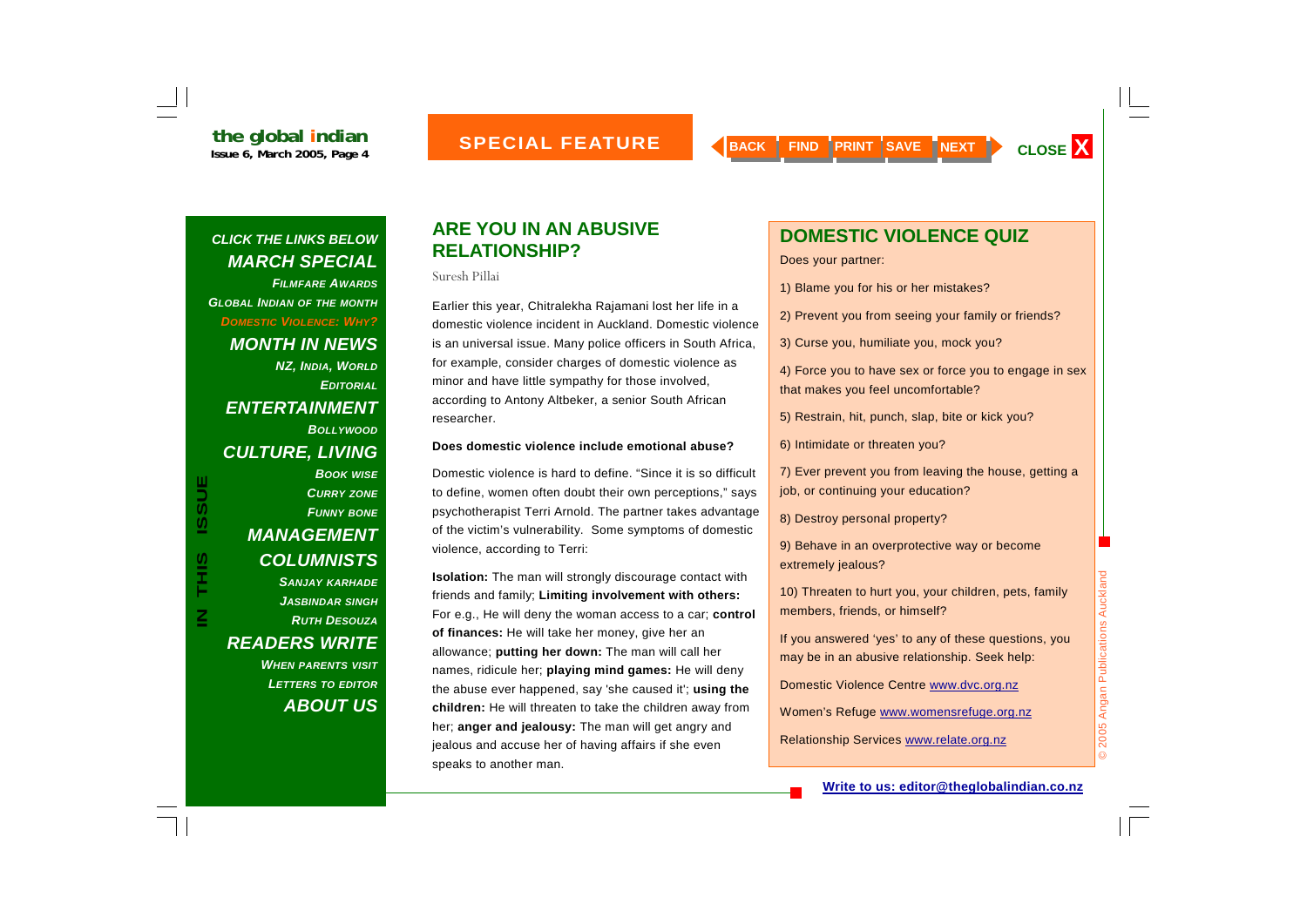<span id="page-4-0"></span>*FILMFARE AWARDS[GLOBAL INDIAN](#page-1-0) OF THE MONTH [DOMESTIC VIOLENCE: WHY?](#page-3-0) MONTH IN NEWS* 

*NZ, INDIA, WORLD [EDITORIAL](#page-5-0)[ENTERTAINMENT](#page-6-0) BOLLYWOOD[CULTURE, LIVING](#page-7-0)  BOOK WISE [CURRY](#page-8-0) ZONE [FUNNY](#page-9-0) BONE [MANAGEMENT](#page-10-0)  [COLUMNISTS](#page-11-0)  SANJAY KARHADE*

> *[JASBINDAR](#page-12-0) SINGH [RUTH DESOUZA](#page-13-0)*

*WHEN PARENTS VISIT [LETTERS](#page-15-0) TO EDITOR*

*[ABOUT US](#page-16-0)*

*[READERS WRITE](#page-14-0)* 

**IN THIS ISSUE**

S<br>HH

 $\overline{\underline{\mathsf{z}}}$ 

**ISSUE** 

# **STRESSED? YOU'RE LUCKY TO BE IN NZ**

New Zealand business owners are among the less stressed internationally, a survey by accounting and consulting group Grant Thornton shows.

New Zealand, with 32% respondents confirming increased stress, was among countries with the lowest stress increases in 2004.

What about India? With over 50% score, India is among the most stressed countries in the world. Top of the stress table are business owners in Taiwan, where 69% of those questioned said their stress levels had increased or increased significantly in just one year.

Other countries that recorded over 50% stress are: Hong Kong, Turkey, Mexico, the Philippines, Japan, Russia and South Africa.

So if you thinking of migrating from New Zealand, think again.

# **DUAL CITIZENSHIP PROCESS SIMPLIFIED**

Vishal Singh, India

This news should bring some relief to anxious overseas Indians. A senior government official from New Delhi confirmed that dual citizenship scheme is not abandoned. Indian High Commissions worldwide will issue a simplified one-page form for dual citizenship, following the Ministry of Overseas Indian Affairs' attempt to simply the process.

Legal experts had earlier felt that dual citizenship will need appropriate legal provision. The senior official confirmed that dual citizenship requires change to The Citizenship Amendment Act 2003 and that the government is working on this.

"The attempt is to simplify the procedure as much as possible." When asked about the time frame, the official said that it would take about eight to 12 weeks for the new forms to be available. Looks like it's going to be worth the wait!

#### **NEW ZEALAND CONSUMING A REAL PROPERTY AND A REAL PROPERTY OF A REAL PROPERTY OF A REAL PROPERTY OF A REAL PROPERTY OF A REAL PROPERTY OF A REAL PROPERTY OF A REAL PROPERTY OF A REAL PROPERTY OF A REAL PROPERTY OF A REAL P**

### **NRI TO SET UP RS. 550 MILLION HOSPITAL**

Kalivikodi, India

A non-resident Indian (NRI) doctor said he plans to set up a Rs.550 million (US \$12 million) homeopathy hospital, college and research centre in Madhya Pradesh.

Germany-based homeopath Rabi Roy, who has met Chief Minister Babulal Gaur in this regard, told reporters "The plan envisages quality education, creation of healthy conditions and organic farming."

The doctor said he has selected land for the proposed project. He had earlier planned to set up the hospital in the US . "But my love for India forced me to change my plans," he added.

Roy, who is in India to help tsunami victims, said: "The government should make the affected fishermen financially independent by giving them fishing nets."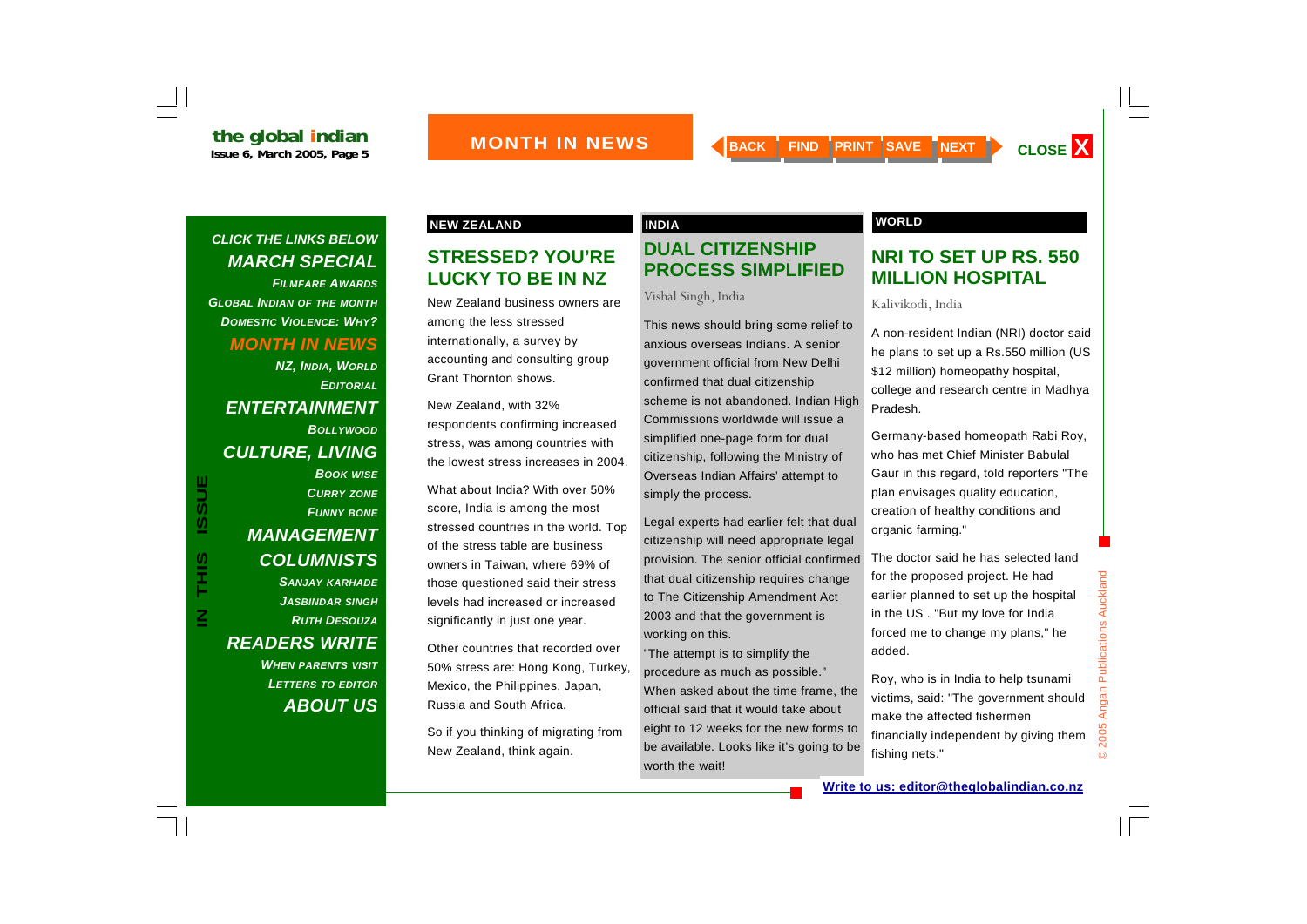<span id="page-5-0"></span>*FILMFARE AWARDS [GLOBAL INDIAN](#page-1-0) OF THE MONTH [DOMESTIC VIOLENCE: WHY?](#page-3-0) [MONTH IN NEWS](#page-4-0)  NZ, INDIA, WORLD EDITORIAL[ENTERTAINMENT](#page-6-0) BOLLYWOOD[CULTURE, LIVING](#page-7-0) BOOK WISE [CURRY](#page-8-0) ZONE [FUNNY](#page-9-0) BONE [MANAGEMENT](#page-10-0)  [COLUMNISTS](#page-11-0)  SANJAY KARHADE [JASBINDAR](#page-12-0) SINGH*

*[RUTH DESOUZA](#page-13-0)*

*[READERS WRITE](#page-14-0)* 

**IN THIS ISSUE**

S<br>HH

 $\mathbf{Z}$ 

**ISSUE** 

*WHEN PARENTS VISIT [LETTERS](#page-15-0) TO EDITOR*

*[ABOUT US](#page-16-0)*

#### **EDITORIAL**

### **WHEN WILL WE START RESPECTING WOMEN?**

Recently, a memorial service was held for Chitralekha Ramakrishnan (32) in Auckland. Her husband, Laxman Rajamani (34), was earlier charged with her murder.

It was sad to see a woman losing her life due to domestic violence. It was even worse to learn that the victim was of Indian origin. The couple was married in November 2002, and later left for Dubai on work. They moved to New Zealand in 2003. While Laxman works for American Express, Chitralekha worked at a departmental store.

Chitralekha's father, P V Ramakrishnan, said that this incident should come as a warning to all parents who are keen to get their daughters married to prospective grooms settled or working abroad.

The case raises many questions. Why it happened? Could it have been avoided? What role can community play? Domestic violence assumes different dimension in a foreign country. Chitralekha was miles away from her parents who live in Ghatkopar in Mumbai. This distance makes the woman more vulnerable.

In this issue, we are running a special feature to help women suffering from domestic violence. Please speak up! You are not alone in a foreign country. It's not a trivial matter that you should put up with.

# **HANDY KITCHEN TIPS**

**Poaching Eggs:** Add salt and vinegar to the water when poaching eggs it keeps the egg together whilst cooking or stir the water before adding the egg ( but only one egg at a time). Remove the egg from the water and chill in ice water to be used later. To reheat just blanch in boiling water.

**Making fluffy and light mashed potatoes:** To make mash fluffy and light, just add 1 tsp of baking powder per kg of potato.

**How to remove smell of garlic/onions from your hands:** To remove the smell of garlic or onions from your hands rub a tablespoon of salt mixed with a little water and rub for a few seconds then rinse under cold water.

Boiling new potato or cauliflower: When boiling new potato or cauliflower add a 1/4 of a lemon to the water - this will stop them from growing grey and keep them white so they can be used later.

Cooking Steak: When you want steak to be cooked rare but don't want to have to cut it in half, when you assume its done push on it lightly then push on your cheek and if it feels just like your cheek it is perfect!

*Contributed by Monica Rodrigues*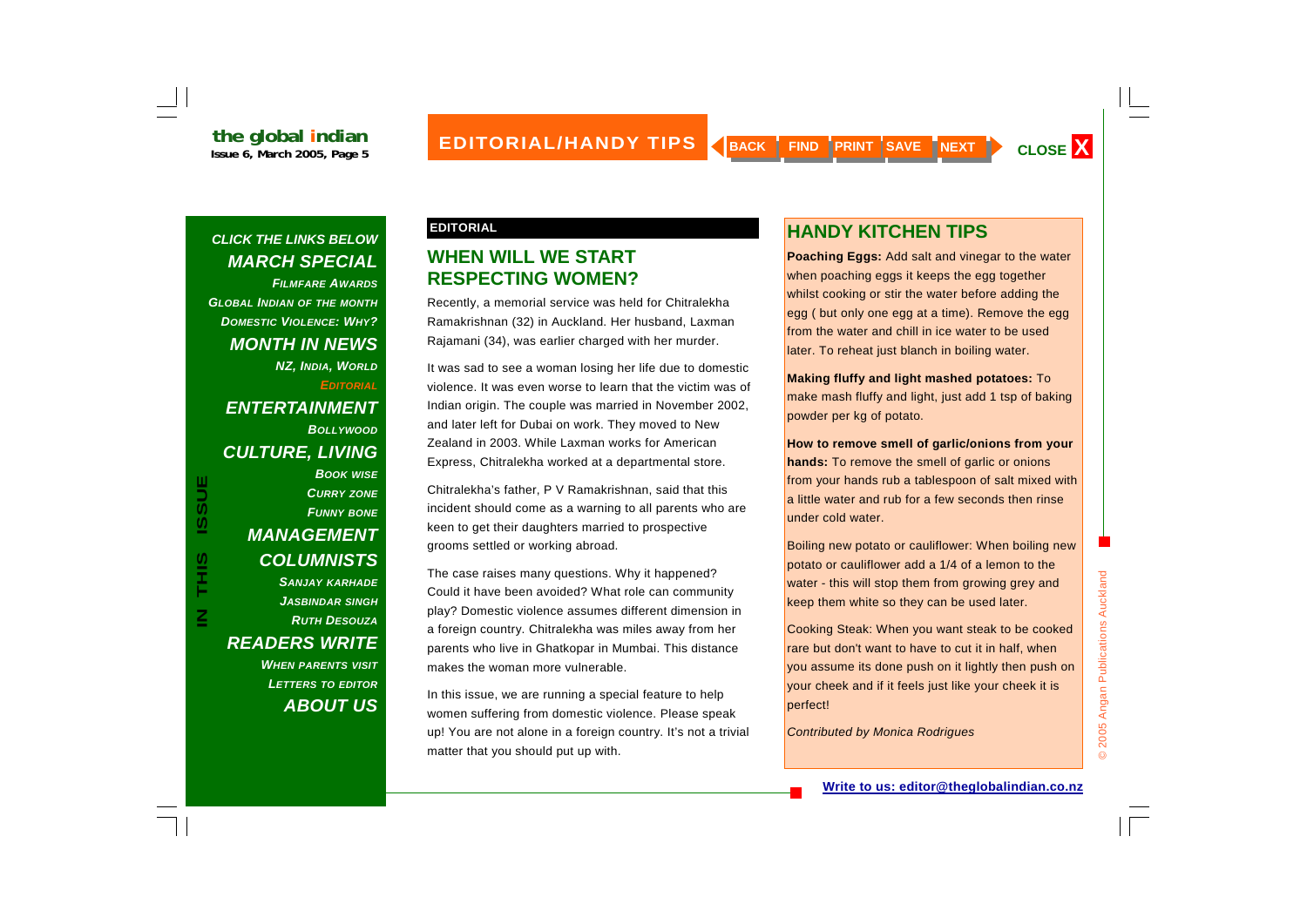<span id="page-6-0"></span>*FILMFARE AWARDS[GLOBAL INDIAN](#page-1-0) OF THE MONTH [DOMESTIC VIOLENCE: WHY?](#page-3-0) [MONTH IN NEWS](#page-4-0)  NZ, INDIA, WORLD [EDITORIAL](#page-5-0)*

*BOLLYWOOD*

# *[CULTURE, LIVING](#page-7-0)*

*ENTERTAINMENT* 

*BOOK WISE [CURRY](#page-8-0) ZONE [FUNNY](#page-9-0) BONE [MANAGEMENT](#page-10-0)* 

# *[COLUMNISTS](#page-11-0)*

*SANJAY KARHADE [JASBINDAR](#page-12-0) SINGH [RUTH DESOUZA](#page-13-0)[READERS WRITE](#page-14-0)  WHEN PARENTS VISIT [LETTERS](#page-15-0) TO EDITOR [ABOUT US](#page-16-0)*

# **STARDUST AWARDS**

Ashok Motwani, Mumbai

Nari Hira, owner of Stardust is ahead of the famous Old Lady at Boribunder (read the Times Group) and it was proved beyond doubt in a glittering ceremony of Stardust Awards held on 20th February in Mumbai. An event where three generations of the film industry came together on one platform to celebrate a common cause – Celebrating New Talent. In a changed format the programme

highlights included a lot more than just the handing over of awards. There were a series of specially devised song and dance performances by Kareena Kapoor, Urmila Matondkar, Priyanka Chopra, Bipasha Basu, Aftab Shivdasani, Zayed Khan and Ritesh Deshmukh.

The Role Model award was given to Vinod Khanna while both his star sons (Akshay and Rahul) were with him. The "Pride of the Industry" award went to the trendsetter Rajesh Khanna, perhaps the most popular



and pampered star in the history of Indian cinema – incidentally he was on the first cover of Stardust 33 years ago. He was presented the award by the first editor Shobha Rajadhyaksha (Now Shobha De). The Stardust Awards are for those who have begun their journeys into showbiz, who are young, hot and they're the superstars of tomorrow. For those who have just wowed the industry and the audience with their spectacular histrionics. For those who are here to stay in the business for a long, long time.



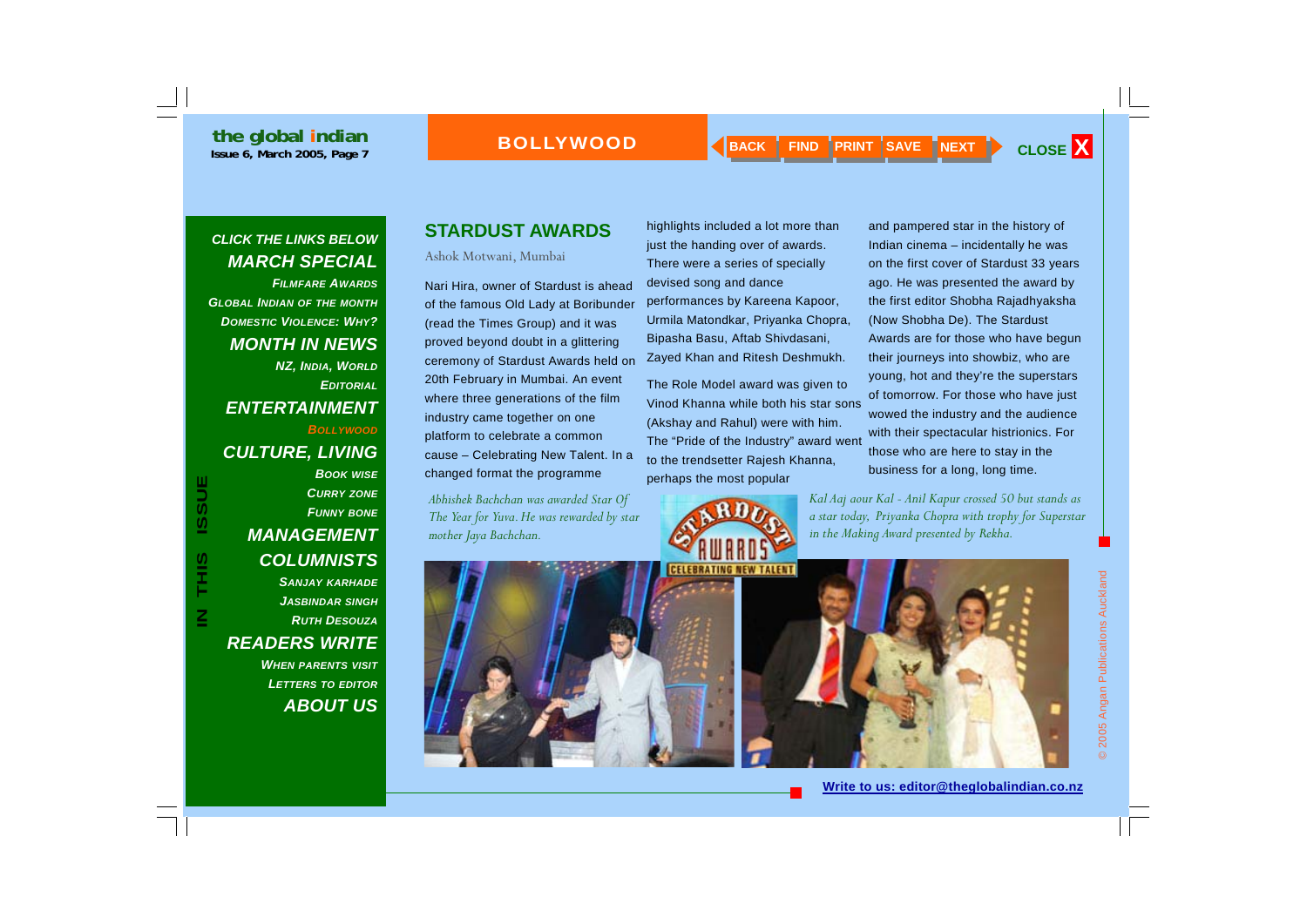### **BOOK WISE**

#### <span id="page-7-0"></span>*CLICK THE LINKS BELOW [MARCH SPECIAL](#page-0-0)*

*FILMFARE AWARDS[GLOBAL INDIAN](#page-1-0) OF THE MONTH [DOMESTIC VIOLENCE: WHY?](#page-3-0) [MONTH IN NEWS](#page-4-0)  NZ, INDIA, WORLD [EDITORIAL](#page-5-0)[ENTERTAINMENT](#page-6-0) BOLLYWOODCULTURE, LIVING BOOK WISE [CURRY](#page-8-0) ZONE [FUNNY](#page-9-0) BONE [MANAGEMENT](#page-10-0)  [COLUMNISTS](#page-11-0)* 

**IN THIS ISSUE**

**SIHL** 

 $\overline{\underline{z}}$ 

**ISSUE** 

*SANJAY KARHADE [JASBINDAR](#page-12-0) SINGH [RUTH DESOUZA](#page-13-0)[READERS WRITE](#page-14-0)  WHEN PARENTS VISIT [LETTERS](#page-15-0) TO EDITOR*

*[ABOUT US](#page-16-0)*

### **THE PRIMAL AND THE PRIM**

*Holy Cow – An Indian Adventure Sarah MacDonald Bantham Books* 

"India is Hotel California: you can check out anytime but can never leave", were the thoughts of Sarah MacDonald at the Delhi airport on a Christmas morning, waiting for three days for smog to lift.

As she finally boarded her plane, she gave smog-swirled New Delhi the finger. "I am never, ever coming back." Sarah grew up in Sydney and studied psychology at university. She spent a few months in India hoping that the journey would give her a vision of her destiny. It didn't, bar a soothsayer's prediction that she would return. Sure she did – following her partner Jonathan Harley who was transferred

to India. It seemed like the ultimate sacrifice for love and it almost killed her – literally.

In this hilarious narration of Sarah's experience in India, she speaks about her efforts to adjust to her host country. that comes naturally to this Australian writer. A word of Read this, for example. When *Dil Chahta Hai* became the soundtrack played at every party, Sarah decided to learn some Bollywood moves and visited Reshna – a local dance teacher. She soon gave up the classes as she couldn't manage "the coy, flirtatious, bug-eyed innocence

that Indian girls pull off while moving their bodies like bawdy babes from a bordello," Sarah says.

At Kumbh Mela, Sarah ventures out to photograph n*anga babas* (naked holy men) despite being told that the *babas*  did not like being photographed. All of a sudden she finds herself surrounded by the *babas*. She is scared, but they willingly pose for the camera. "It was the meeting of the



primal and the prim... The devotee and the doubter. For a moment I feel their ecstasy." Sarah writes.

You have to read the book to discover more such hilarity warning for stark patriots: Sarah's naked opinion about the country may provide a few bitter insights into your homeland. Quite an enjoyable read otherwise.

*Book review by: Suresh Pillai*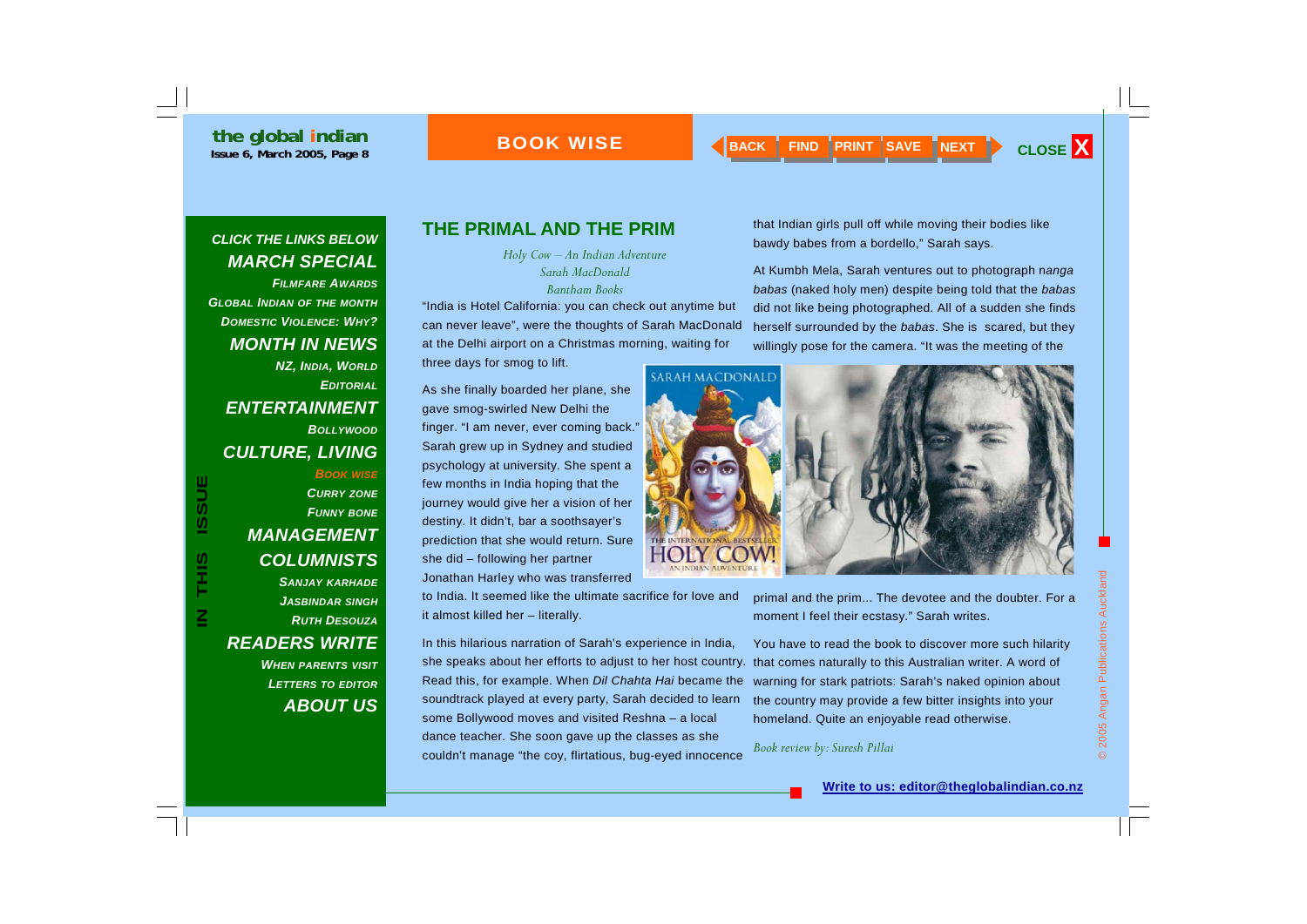#### **CURRY ZONE**

#### <span id="page-8-0"></span>*CLICK THE LINKS BELOW [MARCH SPECIAL](#page-0-0)*

*FILMFARE AWARDS[GLOBAL INDIAN](#page-1-0) OF THE MONTH [DOMESTIC VIOLENCE: WHY?](#page-3-0) [MONTH IN NEWS](#page-4-0)  NZ, INDIA, WORLD [EDITORIAL](#page-5-0)[ENTERTAINMENT](#page-6-0) BOLLYWOOD[CULTURE, LIVING](#page-7-0)  BOOK WISE CURRY ZONE [FUNNY](#page-9-0) BONE [MANAGEMENT](#page-10-0)* 

**IN THIS ISSUE**

S<br>HH

 $\overline{\underline{\mathbf{z}}}$ 

**ISSUE** 

# *[READERS WRITE](#page-14-0)*

*WHEN PARENTS VISIT [LETTERS](#page-15-0) TO EDITOR [ABOUT US](#page-16-0)*

#### **LAMB/BEEF CURRY (SERVES 4)**

Ashok Kumar Parmar

#### **Ingredients**

500 grams lamb or beef

2 large potatoes

1 large onion

2 or 3 medium tomatoes

 ¼ teaspoon cinnamon, cardamom, cloves

½ teaspoon chilli powder

 1 teaspoon black mustard seeds, turmeric, beef stock

 2 teaspoons green herb stock, ground cumin, ground coriander

 crushed garlic, crushed ginger, garam masala

¼ cup soy sauce, oil



**Advertise in The Global Indian and see your revenues grow Contact Vaibhav Gangan 021 251 4924 Email: sales@theglobalindian.co.nz**

#### **Method**

Remove all (or as much as possible) fat from the meat and dice into small pieces. Peel and dice potatoes into medium size cubes. Coarsely slice the masala, mix and leave for a minute onion and dice the tomatoes.

In a large pot heat oil and black

mustard seeds. Keep covered and fry until the seeds pop (careful not to

burn the seeds).

Add onions and sauté until tender. Add all spices except garam masala. Fry for a few minutes.

Add the meat and potatoes and fry for a few minutes.

Cover with water. Bring to boil and



then simmer gently for approximately 25 minutes or till the meat and potatoes are cooked.

Lastly add tomatoes and garam before serving. Serve with rice.

> *Ashok Kumar Parmar, 43, was born in Fiji and lives in Dunedin, New Zealand. For a profession, he develops software, and for a hobby, he experiments in the kitchen. When he is not writing software, he is writing recipes for the readers of The Global Indian.*

*Do you have a recipe you would like to share with our readers? Write to us: editor@theglobalindian.co.nz* 

# **the global indian**

NZ's e-zine for Indians abroad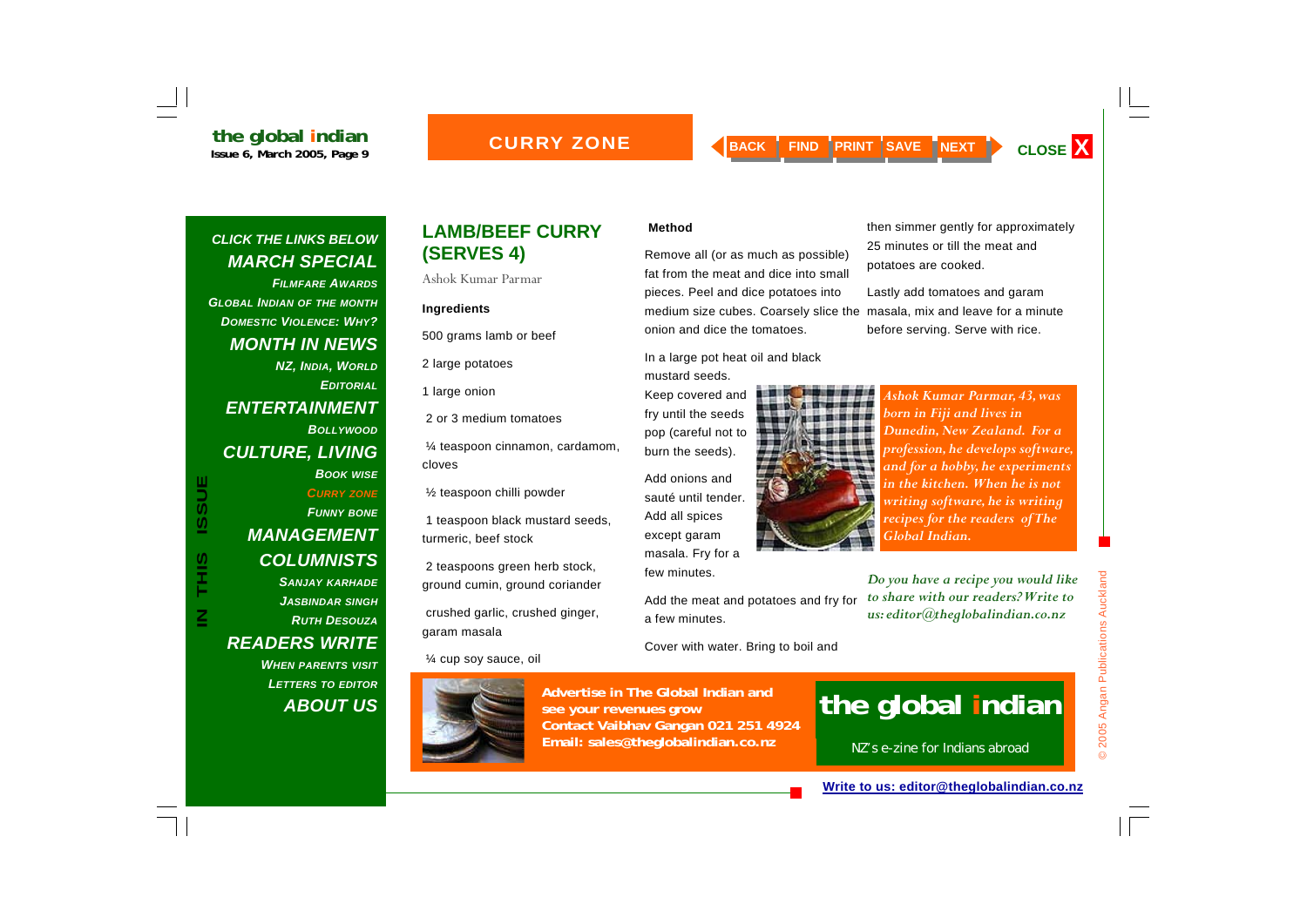<span id="page-9-0"></span>*FILMFARE AWARDS*

*[GLOBAL INDIAN](#page-1-0) OF THE MONTH [DOMESTIC VIOLENCE: WHY?](#page-3-0) [MONTH IN NEWS](#page-4-0)  NZ, INDIA, WORLD [EDITORIAL](#page-5-0)[ENTERTAINMENT](#page-6-0) BOLLYWOOD[CULTURE, LIVING](#page-7-0)  BOOK WISE [CURRY](#page-8-0) ZONE FUNNY BONE [MANAGEMENT](#page-10-0)  [COLUMNISTS](#page-11-0)  SANJAY KARHADE [JASBINDAR](#page-12-0) SINGH [RUTH DESOUZA](#page-13-0)*

*[READERS WRITE](#page-14-0)* 

*WHEN PARENTS VISIT [LETTERS](#page-15-0) TO EDITOR [ABOUT US](#page-16-0)*

# **WESTERNISED TEMPLES**

**Ever thought, what would happen if temples were westernised...**

Before Pooja the pandit will not ask for your name anymore. Your IRD number will do.

Two types of prasad will be available - Normal Prasad and Diet Prasad.

Panchamrut will be of three types : Normal milk, skimmed milk and fat-free milk.

You don't tip the pandit on the plate, when he gives the prasad. You should swipe your visa card on his scanner.

When you go around the temple from left to right, you follow the give way rule.

Due to fire hazard, no more aarati, only flashlights will be used.

To prevent noise pollution, all bhaktas need to use head phones to listen GONG of the bell

During flashlight-tee (aar-tee), soft copies of lord are on sale at \$1 per image.

The pandit will no longer read the mantra from books, he will use his laptop instead.

The temple would re-cycle the flowers used everyday to protect the environment

Sponsors of poojas will be allowed to display a 1.5'x 5' banner on the website.

The temple will sponsor this year's rugby matches to gain publicity

*Contributed by: Sailesh Shah*

### **Welcome home on Air India**



**AI-NZ return fare from New Zealand to India NZ1549 + taxes with immediate connecting flights from Singapore** 

**Travel between 8 Feb and 30 June 2005** 

**Contact your bonded agent. A wide choice of destinations in India.** 

**Welcome home and feel the air of** 



**6 FAI Building, 220 Queen Street, Auckland Phone: +64 9 3031301; 3034941 Fax: 303 1300 Email: airindia@xtra.co.nz www.airindia.com**



**Write to us: editor@theglobalindian.co.nz**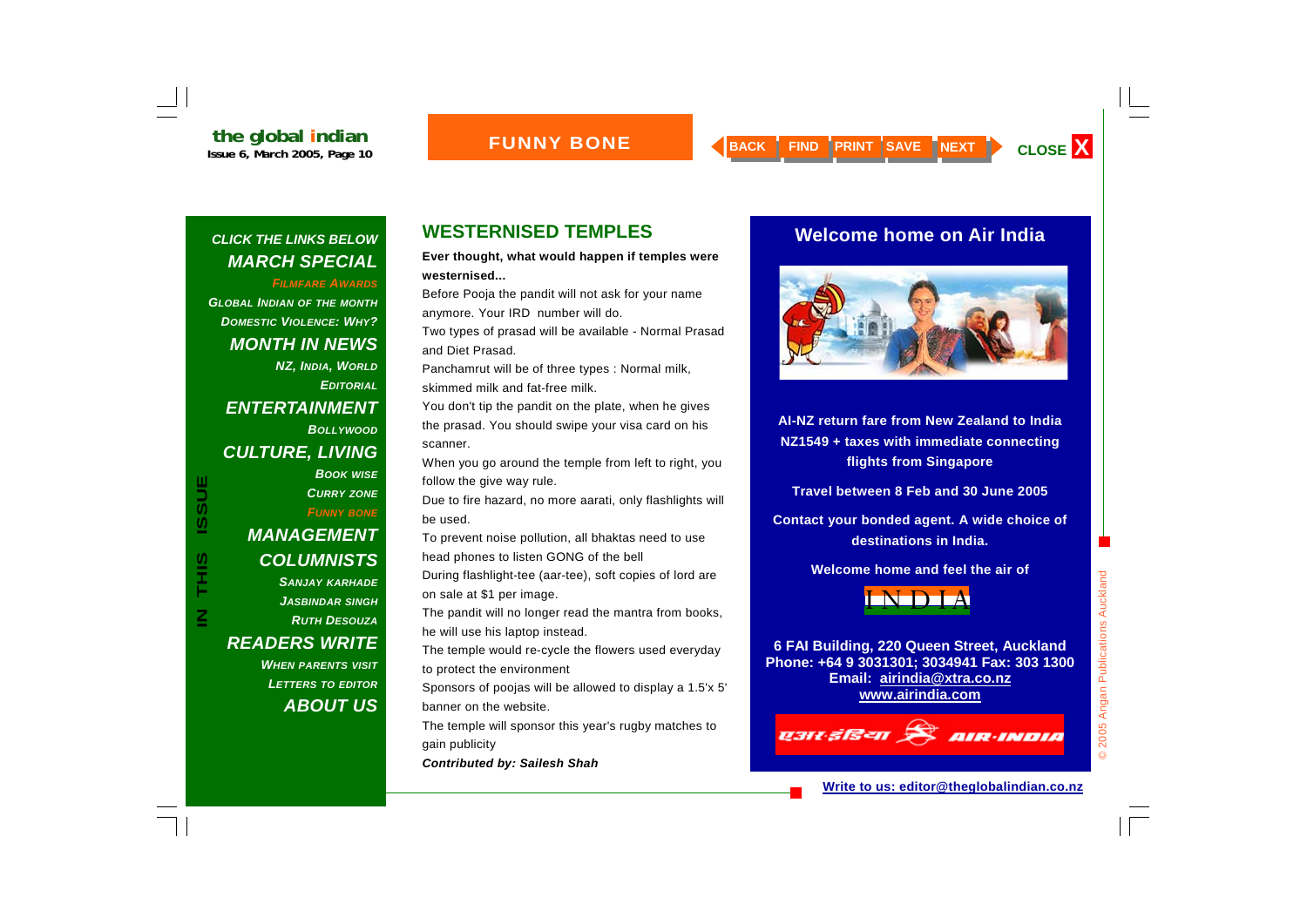*FILMFARE AWARDS[GLOBAL INDIAN](#page-1-0) OF THE MONTH [DOMESTIC VIOLENCE: WHY?](#page-3-0) [MONTH IN NEWS](#page-4-0)  NZ, INDIA, WORLD [EDITORIAL](#page-5-0)[ENTERTAINMENT](#page-6-0) BOLLYWOOD[CULTURE, LIVING](#page-7-0)  BOOK WISE [CURRY](#page-8-0) ZONE [FUNNY](#page-9-0) BONE MANAGEMENT [COLUMNISTS](#page-11-0)  SANJAY KARHADE*

> *[JASBINDAR](#page-12-0) SINGH [RUTH DESOUZA](#page-13-0)*

*WHEN PARENTS VISIT [LETTERS](#page-15-0) TO EDITOR*

*[ABOUT US](#page-16-0)*

*[READERS WRITE](#page-14-0)* 

### <span id="page-10-0"></span>**BUSINESS IS ABOUT EMBRACING CHANGE**

Sangeeta Anand

Harish Nim, Chief Executive, EMERIO Corp, Singapore, recently shared his thoughts with The Global Indian, on entrepreneurship, business, management and leadership.

**What are your key achievements?** 

Starting with S\$12000 in 1997, I have built a multi-national company employing over 700 professionals in seven countries.

**What's your leadership philosophy that helped you reach here?** 

Trust people, give them a long rope and occasionally tighten the rope if things aren't going as expected.

**What's your work style?** 

Slog. Set an example. Be kind and generous.

**What is the difference in work environments in Singapore and India?** 

Here, the culture is geared towards efficiency. It's a pleasure to be able to put in the same hours and be more satisfied with your day's achievement.

*In 1997, Harish Nim founded Emerio Corp Pte Ltd, a group employing over 700 staff in seven countries. Emerio is one of the largest, independent, Singaporean IT outsourcing companies, providing IT and software development services to Fortune 100 companies in the region.* 

**What are the main challenges of being an entrepreneur?** 

The main challenge is keeping up with the change. Business is about embracing change. Nothing around you is a constant - your business, staff, the clients' requirements, and most importantly the technology. My own business has seen so many changes the Asian Financial Crisis, September 11, the Iraq War, SARS and now Asian tsunami.

#### **How did you overcome these difficulties?**

With economic crisis, clients' margins shrink. After September 11, many clients reduced their IT budgets.

Emerio was forced to reconsider its cost structure or face the risk of going belly up. We gave up our plush office in Singapore's CBD, and moved to a non-glamorous location. We saved a lot on the rent front. Besides, we owned our new office.

**Have you set a business goal for the future?** 

Yes. I want to make EMERIO the largest IT services company of Singapore. Outside Singapore, we currently have operations in Malaysia, Thailand, India, China, Indonesia and the UK.

**Given your Indian background, one would expect you to capitalise on India's growing IT strength.** 

I feel that in less than seven years, China's IT sector will be stronger than India's. China currently offers far better prospects in terms of infrastructure and cost.

**What about New Zealand?** 

I do intend to come to New Zealand in 2007 with some specific offerings.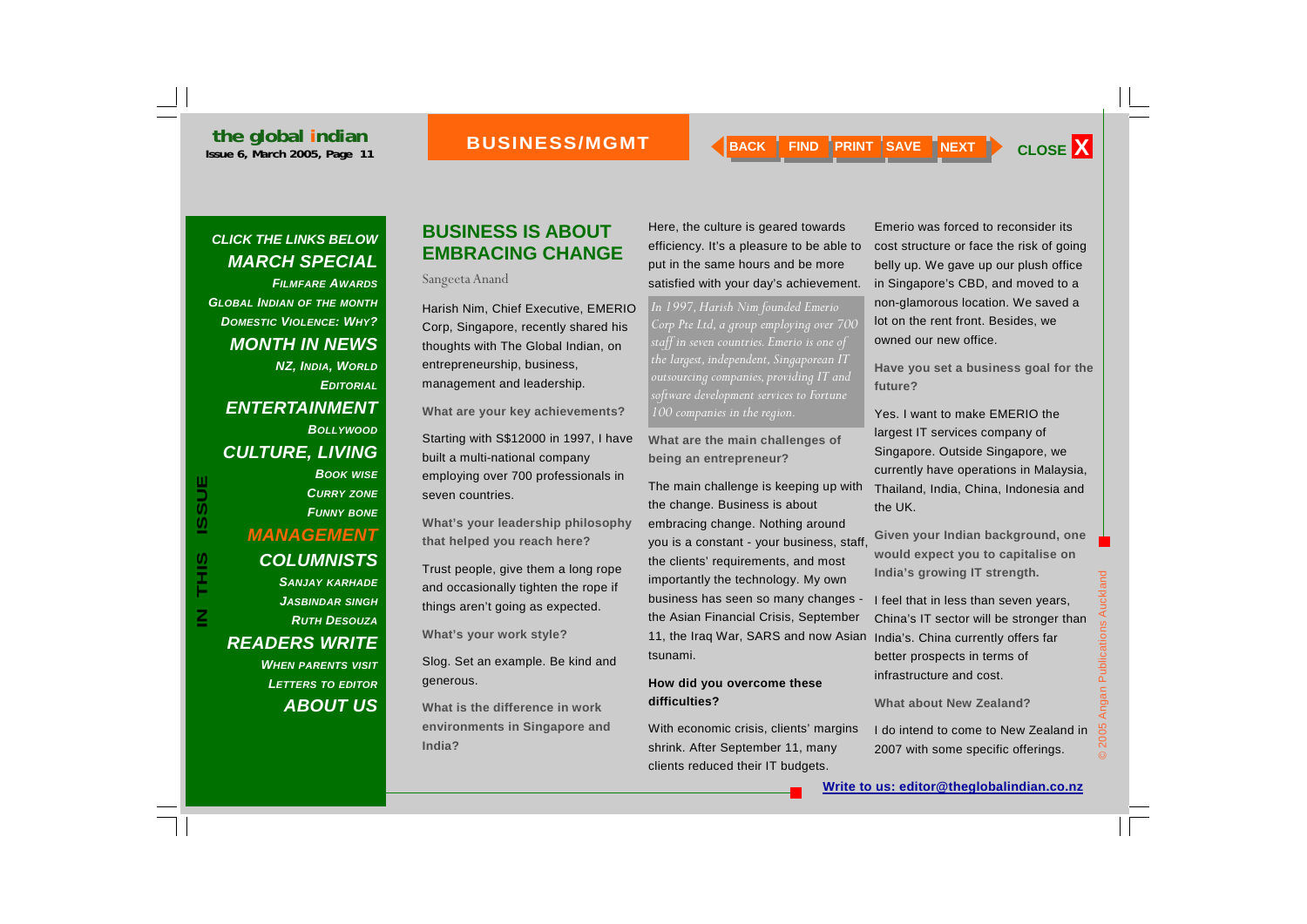#### **SIGHTSCREEN**

#### <span id="page-11-0"></span>*CLICK THE LINKS BELOW [MARCH SPECIAL](#page-0-0)*

*FILMFARE AWARDS[GLOBAL INDIAN](#page-1-0) OF THE MONTH [DOMESTIC VIOLENCE: WHY?](#page-3-0) [MONTH IN NEWS](#page-4-0)  NZ, INDIA, WORLD [EDITORIAL](#page-5-0)[ENTERTAINMENT](#page-6-0) BOLLYWOOD[CULTURE, LIVING](#page-7-0)  BOOK WISE [CURRY](#page-8-0) ZONE [FUNNY](#page-9-0) BONE [MANAGEMENT](#page-10-0)  COLUMNISTS SANJAY KARHADE*

**IN THIS ISSUE**

S<br>HH

 $\overline{\underline{\mathbf{z}}}$ 

**ISSUE** 

*[JASBINDAR](#page-12-0) SINGH [RUTH DESOUZA](#page-13-0)[READERS WRITE](#page-14-0)  WHEN PARENTS VISIT [LETTERS](#page-15-0) TO EDITOR [ABOUT US](#page-16-0)*

#### **ONE-DAY, 20-TWENTY, WHAT NEXT?**

Sanjay Karhade

Bravo-bravo, International Cricket Council (ICC). Three cheers to ICC. Hip-hip Hurrah, Hip-hip Hurrah!

Innovation is the only solution to monotony, boredom. And everyone worth his salt realizes that only ICC knows to innovate. They first recognised the one-day version of cricket to keep the five-day cricket alive. Test cricket was getting monotonous then. The cricketers too were too serious and honed their skills too correctly. Introduction of one-day version created a few flaws in the otherwise

flawless batsmanship and a few doubts in the clear minds. It revived test cricket. Test matches turned

*Sanjay Karhade has been writing on current affairs and sport in India for over two decades. He contributes to The Global Indian on the current and sporting front in India.* 

the wicket would be 10-12 yards. The game was fast, furious and simply enthralling. Never mind the breaking of innumerable window-panes and loss of the balls which scorched through the windows to end up in a bowl of milk or rice! ICC can consider the format. To thoroughly enjoy this game it will have to be played in the same gullies (byelanes) of Mumbai and the absence of great crowd can be dealt with by selling the telecast rights. Jagmohan Dalmiya will be very happy to see these sell like hot cake!

This one is only pioneering. Let the right handed batsmen bat left handed and let the left handed bowlers bowl right handed and vice versa. Bowlers will be permitted to throw.

> If a batsman gets castled by such a delivery, that will be recorded as 'run out' and not as 'bowled'.

> Wicketkeeper's hands will be padded and feet will be gloved. Let all the fielders, including the wicketkeeper, catch and throw with their feet. They

will stand on their hands instead of their feet. Oh! I forgot the umpires. A bespectacled umpire will umpire without them and vice versa. They too will stand on their hands and will raise only their right hand to give a decision. If he fails to maintain his balance, the decision will be marked invalid. The TV umpire will have to stand in the balcony of his enclosure and wink his right or left eye instead of using red or green lights … Just imagine the entertainment and euphoria that will be on the show! Bye-bye monotony, welcome excitement!

Today, one-day version is getting monotonous! So, the

introduction of 20-Twenty version - invitation to more flaws and more doubts. Good-bye, nay, best-bye to boredom, tedium and dullness! Wow! I am feeling so excited. Can anybody match the ingenuity of ICC? However, what next? After 25 years, 20-Twenty version will get monotonous. Then what?

'result oriented'. Some innovation, isn't it?

About three decades ago under-arm tennis-ball (softball) cricket was tremendously popular in Mumbai. The length of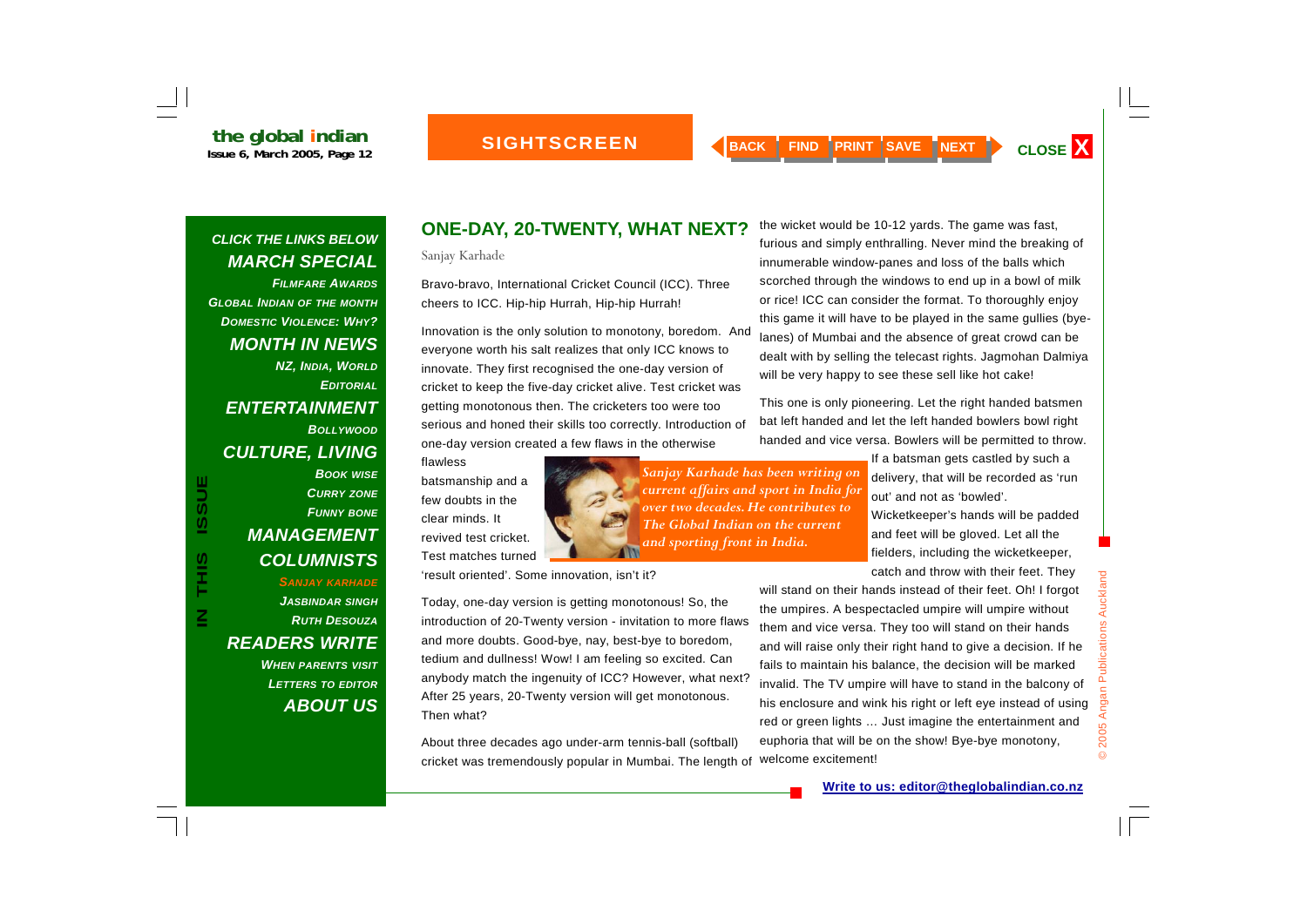#### **MIND MATTERS**

#### <span id="page-12-0"></span>*CLICK THE LINKS BELOW [MARCH SPECIAL](#page-0-0)*

*FILMFARE AWARDS[GLOBAL INDIAN](#page-1-0) OF THE MONTH [DOMESTIC VIOLENCE: WHY?](#page-3-0) [MONTH IN NEWS](#page-4-0)  NZ, INDIA, WORLD [EDITORIAL](#page-5-0)[ENTERTAINMENT](#page-6-0) BOLLYWOOD[CULTURE, LIVING](#page-7-0)  BOOK WISE [CURRY](#page-8-0) ZONE [FUNNY](#page-9-0) BONE [MANAGEMENT](#page-10-0)  [COLUMNISTS](#page-11-0)  SANJAY KARHADE JASBINDAR SINGH [RUTH DESOUZA](#page-13-0)[READERS WRITE](#page-14-0)* 

**IN THIS ISSUE**

S<br>HH

 $\overline{\mathsf{z}}$ 

**ISSUE** 

*WHEN PARENTS VISIT [LETTERS](#page-15-0) TO EDITOR [ABOUT US](#page-16-0)*

# **DEALING WITH CHANGE**

Jasbindar Singh

is planned or

Change or perish is the adage. Along

with death and taxes, change is the other inevitable certainty in our lives. Whether it *Jasbindar Singh is a business psychologist and executive coach. www.sqconsulting.co.nz* 

unexpected, change requires us to be resourceful and resilient. Yet with any major change such as the end of a relationship, losing one's job,

migration, or health impairment, one is inevitably faced with grief and emotional and mental re-adjustment. So what is your response to change, especially those unexpected ones? Take a minute and think about the last major change you experienced and reflect on how you dealt with it.

William Bridges, who wrote

Transitions – making sense of life's changes describes the three phases of the change process: ending, transitions and new beginnings. With endings there can be a loss of meaning as we are forced to let go of

the past. Whist in transition, we have no maps, only compasses and conflicting feelings such as fear and hope abound. There are more

> questions than answers. But sooner or later, new beginnings characterised by renewed

Incidentally, the three psychological feeling states corresponding to the three phases typically tend to be that

> *"Only from rising above, testing one's limits, can real growth be attained" T. Sean Rooney*

of victim, survivor and navigator.

So how best to deal with change?

Acknowledge your feelings e.g. not being in control, anxiety, grief as being normal. Expressing these feelings is healthier than bottling it inside. Keeping a reflective journal can also help.

Do something about what you can control. What you can't, accept it as is.

Seeking support is vital. Who can you share your journey with on a regular basis?

Ask yourself "what could be a learning or growth opportunity in this? What might be 'freeing' about where you are now?

 Transition phases call us to re-visit the basics. What gives you a sense of meaning and purpose? What values and principles are of most significance to you? Integrate these in your life.

Engaging in spiritual practices such as prayer, meditation, nature walks can be immensely renewing and sustaining. Guidance and support can come in many forms so be open to receiving.

Finally with any change "when one door shuts, another one does open." Stop aiming for the door that is now shut!

hope and direction emerges.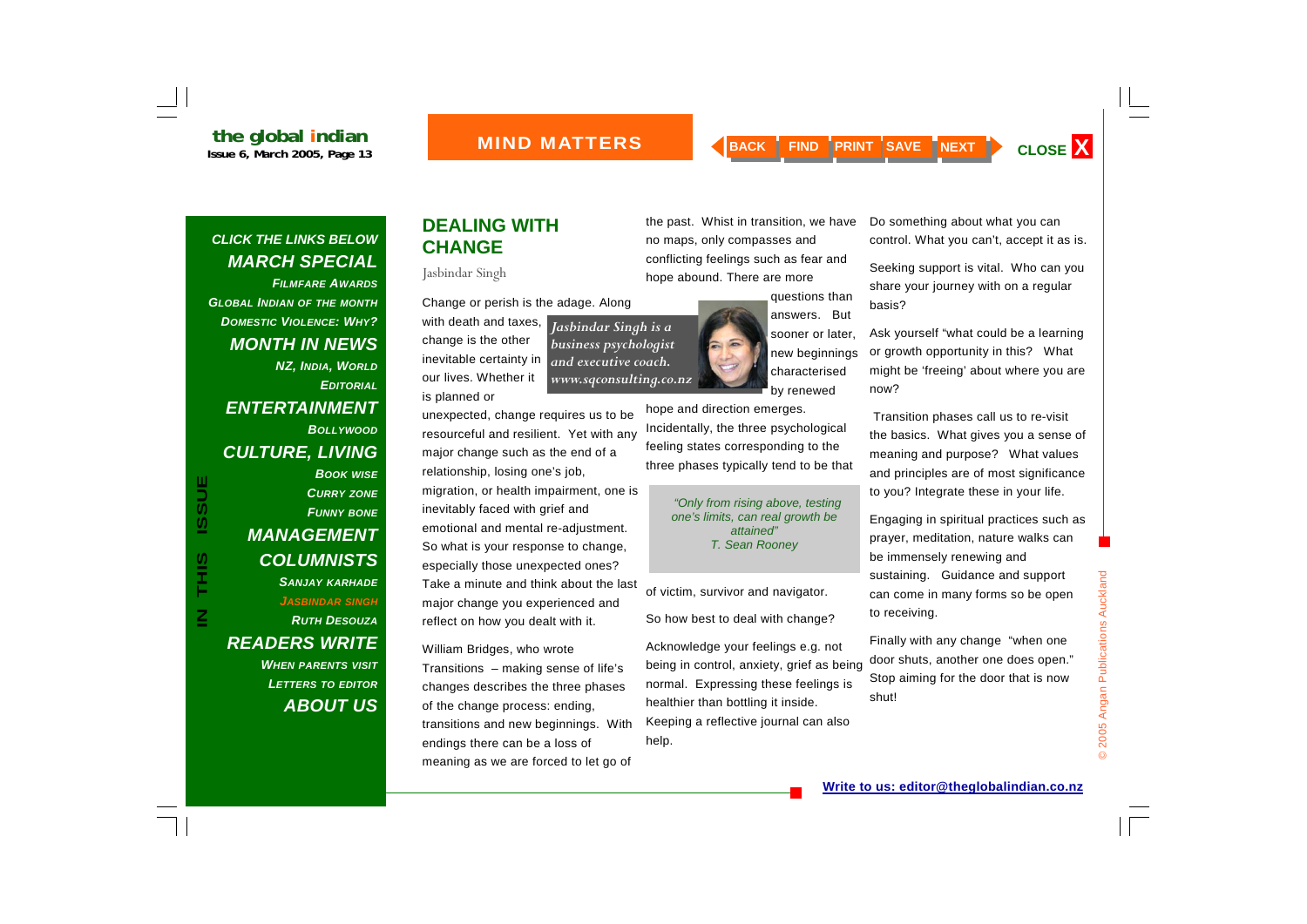#### **SPECIAL FEATURE**

#### <span id="page-13-0"></span>*CLICK THE LINKS BELOW [MARCH SPECIAL](#page-0-0)*

*FILMFARE AWARDS[GLOBAL INDIAN](#page-1-0) OF THE MONTH [DOMESTIC VIOLENCE: WHY?](#page-3-0) [MONTH IN NEWS](#page-4-0)  NZ, INDIA, WORLD [EDITORIAL](#page-5-0)[ENTERTAINMENT](#page-6-0) BOLLYWOOD[CULTURE, LIVING](#page-7-0)  BOOK WISE [CURRY](#page-8-0) ZONE [FUNNY](#page-9-0) BONE [MANAGEMENT](#page-10-0)  [COLUMNISTS](#page-11-0)  SANJAY KARHADE [JASBINDAR](#page-12-0) SINGH RUTH DESOUZA*

**IN THIS ISSUE**

S<br>HH

 $\overline{\mathsf{z}}$ 

**ISSUE** 

*[READERS WRITE](#page-14-0)  WHEN PARENTS VISIT [LETTERS](#page-15-0) TO EDITOR [ABOUT US](#page-16-0)*

# **IT'S NEVER TOO LATE**

Ruth DeSouza

As a nurse on a postnatal ward, I developed a close relationship with a couple from out of town with a premature baby in the Neonatal Intensive Care Unit. Returning to work after two days break, I saw that the woman's face was swollen and bruised. Her husband had beaten her and I felt both horrified and powerless. Later, I learned that one in three women experience domestic violence that starts or escalates during pregnancy. The New Zealand Police report that one woman is killed by a partner or ex-partner every five weeks and ten children every year through domestic violence. Victims of domestic violence are five times more likely to need mental health services and three times more likely to need other health services.

Legally, domestic violence includes physical, sexual or psychological abuse. Females are more likely to experience domestic violence (87% of the approximately 3,700 police

referrals each year). Where the ethnicity of victims was recorded twelve percent were Asian/Indian. So it is clear that this is an important issue for our community. The local Indian media has highlighted this issue in the

past, pleading with women in our communities to come forward and seek help. Research has also been undertaken by Indians. A 1997 study on domestic violence among Fijian Indians found that the women suffered physical and psychological abuse which had a devastating and life long impact. Recommendations included the need for the community to be educated that domestic violence provides food, safety, shelter and culturally appropriate counselling and was founded in response to the high rate of domestic violence in the Asian migrant and refugee communities in



*Ruth is a researcher, educator and mental-health nurse.* 

this country. They can provide victims with advocacy, medical and educational services and staff and volunteers combined speak 16 different languages.

Support in the law for victims of abuse is available through the Victims' Rights Act 2002 and the Domestic Purposes Benefit provides support options for abused women, enabling them to take a stand against violent child rearing.

is not an acceptable behaviour. Shakti Home 24-hour crisis line can help, as Help is available and you don't have to suffer ongoing abuse in silence for fear of reprisal. If you are an Indian woman experiencing domestic violence, there are a number of ways that you can look after yourself. If you are in immediate danger, call the Police on 111. If you need support and information in the Auckland region the Preventing Violence in the can Women's Refuges and Shakti. Longer term, couples therapy, anger management, communications skills, relaxation and stress management courses are all an option too.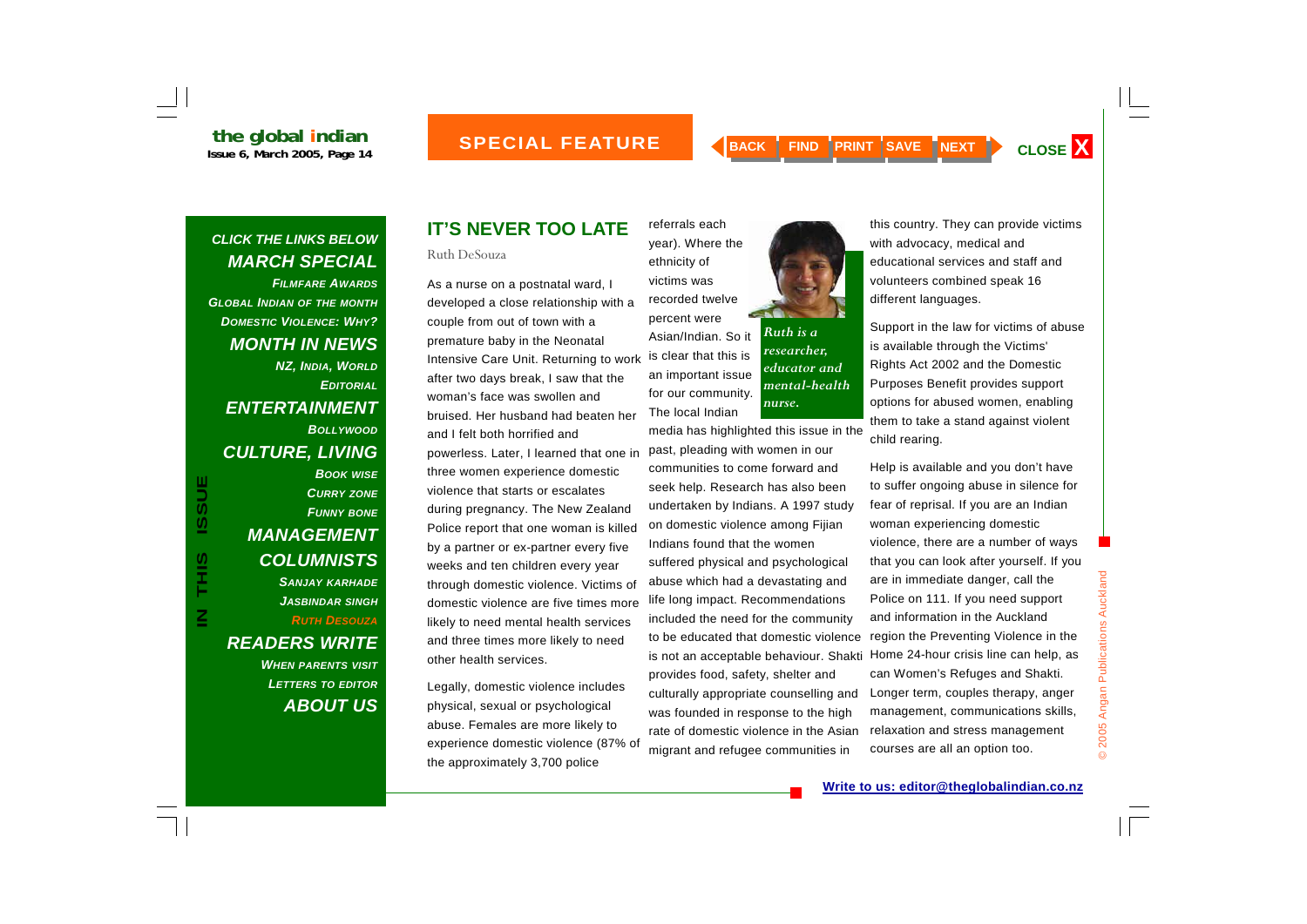#### **READERS W**

#### <span id="page-14-0"></span>*CLICK THE LINKS BELOW [MARCH SPECIAL](#page-0-0)*

*FILMFARE AWARDS[GLOBAL INDIAN](#page-1-0) OF THE MONTH [DOMESTIC VIOLENCE: WHY?](#page-3-0) [MONTH IN NEWS](#page-4-0)  NZ, INDIA, WORLD [EDITORIAL](#page-5-0)[ENTERTAINMENT](#page-6-0) BOLLYWOOD[CULTURE, LIVING](#page-7-0)  BOOK WISE [CURRY](#page-8-0) ZONE [FUNNY](#page-9-0) BONE [MANAGEMENT](#page-10-0)  [COLUMNISTS](#page-11-0)* 

**IN THIS ISSUE**

SIHL

 $\overline{\underline{\mathbf{z}}}$ 

**ISSUE** 

*SANJAY KARHADE [JASBINDAR](#page-12-0) SINGH [RUTH DESOUZA](#page-13-0)READERS WRITE* 

> *WHEN PARENTS VISIT [LETTERS](#page-15-0) TO EDITOR [ABOUT US](#page-16-0)*

#### **WHEN PARENTS VISIT**

Recently my wife and I visited our daughter's family in New Zealand. This was our first overseas trip and we were a bit nervous.

At the airport, our daughter was eagerly waiting. But before her, custom dogs – tall, dark and scary, welcomed us. They had an extra sense for Indian food, especially pickles, having been trained by curry-loving Kiwis. The experience was quite nerve-breaking.

When we arrived at home, strangely it seemed so familiar. Why not, we had already taken a tour of their house through her web cam. One more thing made the house familiar – the curtains and tablecloths we had sent from India.

Supermarkets—that was our introduction to the Western world. The abundance of choices, from soups to cars, makes life complicated.

Supermarkets must be built to test one's patience. They bombard you with so much variety in a hope that you will buy at least one out of sheer frustration. Trim milk, super trim milk may sound like a Western concept, but if you see what our milkman in Andheri supplies us, you will suggest he should apply for a patent for super-trim milk - 75% fat

free (contains only 25% milk).

As we settled, the reality stuck. We were going to be all by ourselves the whole day. I missed the friendly paanwala and chatty baniya around the corner in Andheri. Well, here my conversation with the petrol-station guy could hardly go beyond weather. Of course, if I were a Rugby fan, things would have been different. One day, we were buying donuts outside The Warehouse. I asked the hawker an Indian question, "Are these fresh?" only to get a dirty look in return.

> My elder granddaughter speaks in Kiwi accent ('that's not fair' is her favourite phrase), and my daughter has two accents – one for Kiwis and the other for Indians.

Mumbai never seemed less challenging. You get a sense of achievement from small things like bargaining in the sabji mandi. I am happy for my daughter. She has adapted well. We are glad to be back in India. I don't argue with our

milkman anymore – I get super-trim milk for the price of full milk.

#### *Contributed by: Kartik Pradhan, Mumbai*

*If you would like to share any experience, please write to us at the email address below.*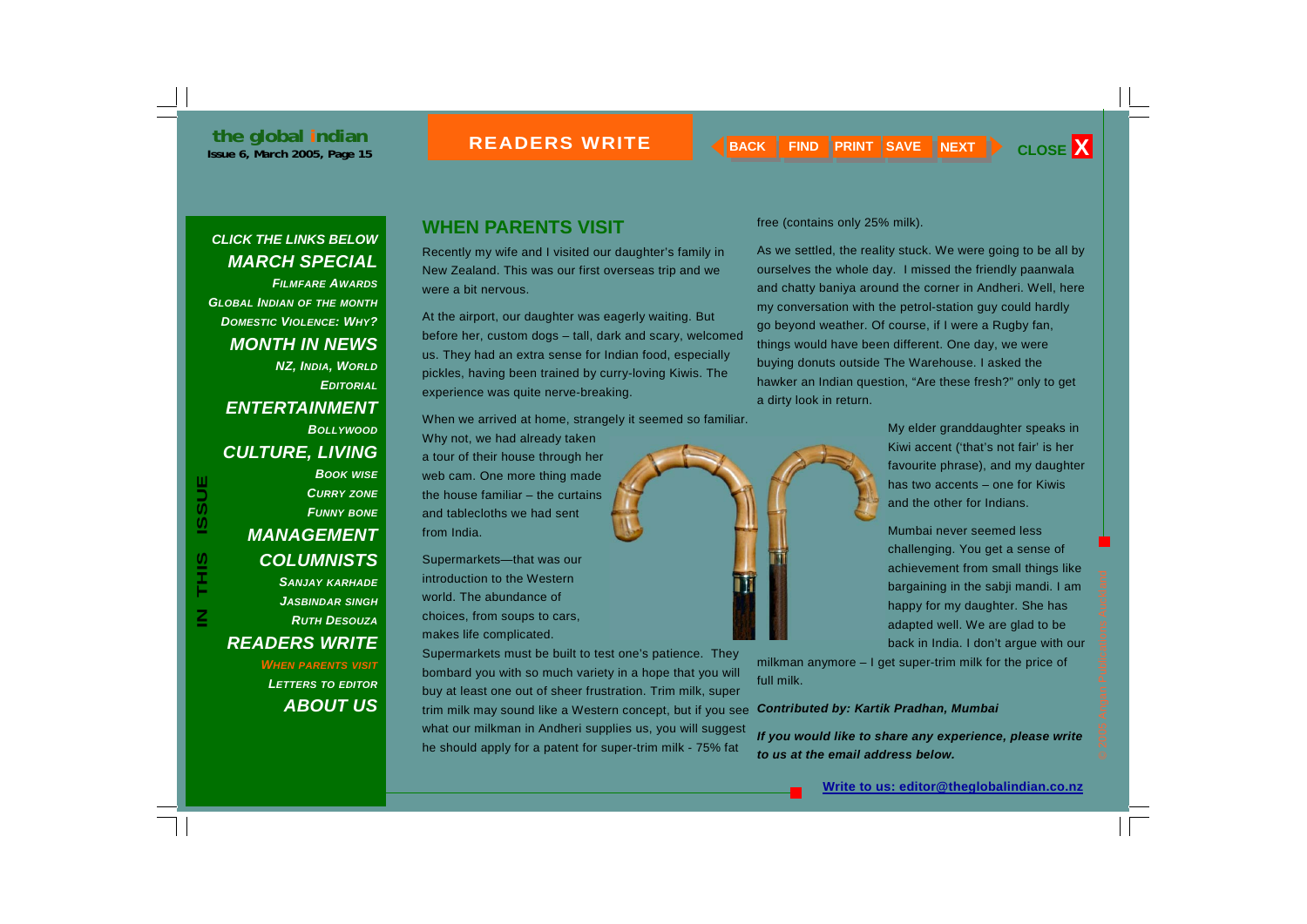<span id="page-15-0"></span>*FILMFARE AWARDS[GLOBAL](#page-1-0) [INDIAN](#page-1-0) OF THE MONTH [DOMESTIC VIOLENCE: WHY?](#page-3-0) [MONTH IN NEWS](#page-4-0)  NZ, INDIA, WORLD [EDITORIAL](#page-5-0)[ENTERTAINMENT](#page-6-0) BOLLYWOOD[CULTURE, LIVING](#page-7-0)  BOOK WISE [CURRY](#page-8-0) ZONE [FUNNY](#page-9-0) BONE [MANAGEMENT](#page-10-0)  [COLUMNISTS](#page-11-0)  SANJAY KARHADE [JASBINDAR](#page-12-0) SINGH [RUTH DESOUZA](#page-13-0)[READERS WRITE](#page-14-0)  WHEN PARENTS VISIT*

**IN THIS ISSUE**

S<br>HH

 $\overline{\underline{\mathbf{z}}}$ 

**ISSUE** 

*LETTERS TO EDITOR [ABOUT US](#page-16-0)*

#### **OVERSEAS CITIZENSHIP: PURE FRUSTRATION**

I would like to voice concern over the handling of the Indian Overseas Citizenship applications.

Here I was thinking I will apply for something which will enhance my and my family's link to India!! My bank cheque for NZ\$409 was made out and all the paper work signed and ready. I was about to book my air ticket from Auckland to Wellington to take the necessary oath and swear allegiance to the great country of India.

Fortunately, a day before paying for my ticket I was made aware that everything had come to a stand still. Nobody knew why but it had stalled until further notice.

It is not enough to deter me from applying when the bungling politicians and bureaucrats get their act together but it did cause frustration for many people out there. I testify to that.

What to do? Only live in hope that one of the world's largest countries and largest potential economies can get its act together!!!

#### *Sanjay Bahuguna*

We welcome letters to editor. All correspondence to the editor will be considered for publication, unless specified otherwise.

# Marketing professionals

We are looking for part-time marketing professionals for selling advertising space for The Global Indian, New Zealand's fastgrowing e-zine for the Indian community. You can be living anywhere in New Zealand, and work at your convenient time. Excellent commission rates. Choose your own hours, since this is a freelancing position. Great opportunity to earn and gain valuable New Zealand experience. Past experience and contacts preferred but not necessary. You must be permanent resident. Please email your CV at the earliest with "marketing professionals" in the subject line. No telephonic enquiries will be entertained.

# **The Global Indian, your partner for success**

**Email: jobs@theglobalindian.co.nz**